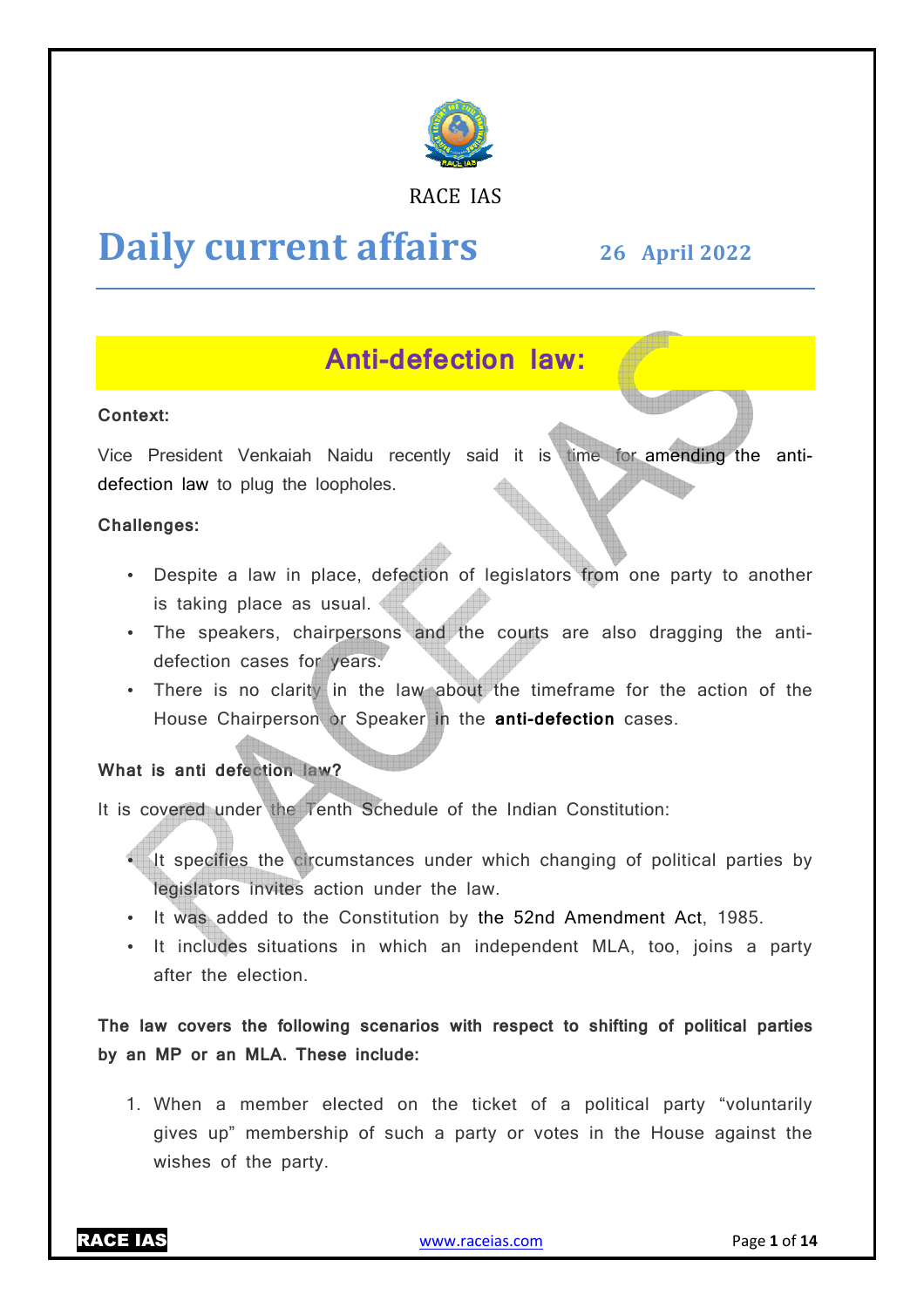2. When a legislator who has won his or her seat as an independent candidate joins a political party after the election.

In the above two cases, the legislator loses the seat in the legislature on changing (or joining) a party.

1. Relates to nominated MPs: In their case, the law gives them six months to join a political party, after being nominated. If they join a party after such time, they stand to lose their seat in the House.

#### **Matters related to disqualification:**

- Under the anti-defection law, the power to decide the disqualification of an MP or MLA rests with the presiding officer of the legislature.
- The law does not specify a time frame in which such a decision has to be made.
- Last year, the Supreme Court observed that anti-defection cases should be decided by Speakers in three months' time.

**However, Legislators may change their party without the risk of disqualification in certain circumstances. Exceptions:** 

- 1. The law allows a party to merge with or into another party provided that at least two-thirds of its legislators are in favour of the merger.
- 2. On being elected as the presiding officer of the House, if a member voluntarily gives up the membership of his party or rejoins it after he ceases to hold that office, he won't be disqualified.

#### **Loopholes in the law:**

- Those against say that voters elect individuals in the election and not parties and hence the Anti-Defection law is infructuous.
- In many instances, the Speaker (usually from the ruling party) has delayed deciding on the disqualification.
- The amendment does not recognise a 'split' in a legislature party and instead recognises a 'merger'.

#### **Can the courts intervene?**

Courts have, in certain cases, intervened in the workings of a legislature.

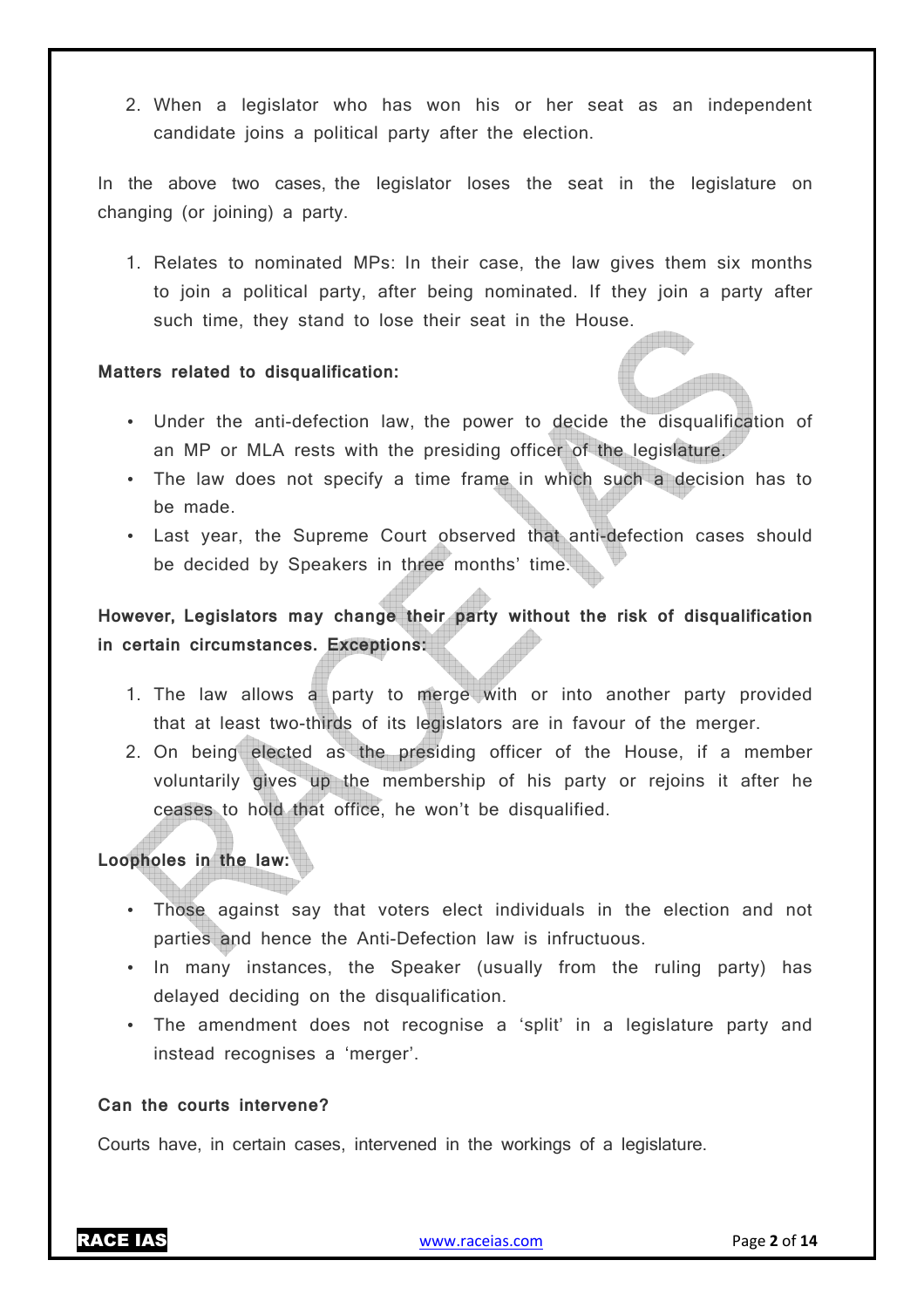- 1. In 1992, a five-judge constitutional bench of the Supreme Court held that the anti-defection law proceedings before the Speaker are akin to a tribunal and, thus, can be placed under judicial review.
- 2. In January 2020, the Supreme Court asked Parliament to amend the Constitution to strip legislative assembly speakers of their exclusive power to decide whether legislators should be disqualified or not under the anti-defection law.
- 3. In March 2020, the Supreme Court removed Manipur minister Thounaojam Shyamkumar Singh, against whom disqualification petitions were pending before the speaker since 2017, from the state cabinet and restrained him "from entering the legislative assembly till further orders".

#### **Suggestions:**

- 1. The Election Commission has suggested it should be the deciding authority in defection cases.
- 2. Others have argued that the President and Governors should hear defection petitions.
- 3. The Supreme Court has suggested that Parliament should set up an independent tribunal headed by a retired judge of the higher judiciary to decide defection cases swiftly and impartially.
- 4. Some commentators have said the law has failed and recommended its removal. Former Vice President Hamid Ansari has suggested that it applies only to save governments in no-confidence motions.

#### **Sources: the Hindu.**

# **Pradhan Mantri Jan-Aushadhi Yojana:**

#### **Context:**

With a vision to provide quality medicines at an affordable rate for the common man especially the poor, Govt. has set a target to increase the number of **Pradhan Mantri Bhartiya Janaushadhi Kendras** (PMBJKs) to 10000 by March 2024.

#### **Background:**

Till 31.03.2022, the number of stores has increased to 8610. Under the PMBJP, all 739 districts of the country have been covered. New applications have been invited to cover 3579 blocks of these 406 districts.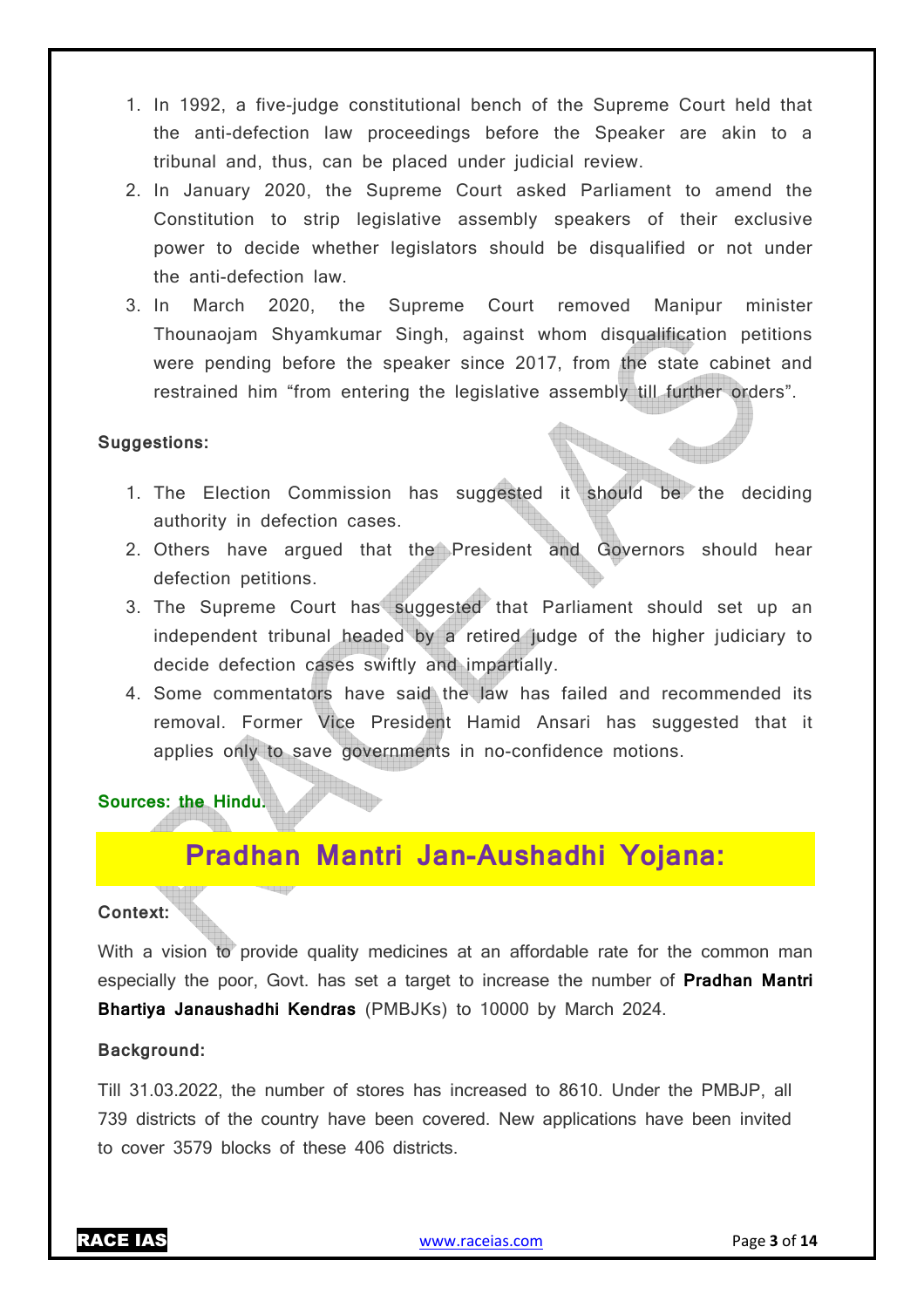

#### **About PMBJP:**

It is a campaign launched by the Department of Pharmaceuticals of the Ministry of Chemicals and Fertilizers.

- It seeks to provide quality medicines at affordable prices to the masses through special kendra's known as Pradhan Mantri Bhartiya Jan Aushadhi Kendra.
- Initially launched in 2008, the scheme was rechristened in 2015.

#### **Key features of the scheme:**

- 1. Ensure access to quality medicines.
- 2. Extend coverage of quality generic medicines so as to reduce the out of pocket expenditure on medicines and thereby redefine the unit cost of treatment per person.
- 3. Create awareness about generic medicines through education and publicity so that quality is not synonymous with only high price.
- 4. A public programme involving Government, PSUs, Private Sector, NGO, Societies, Co-operative Bodies and other Institutions.

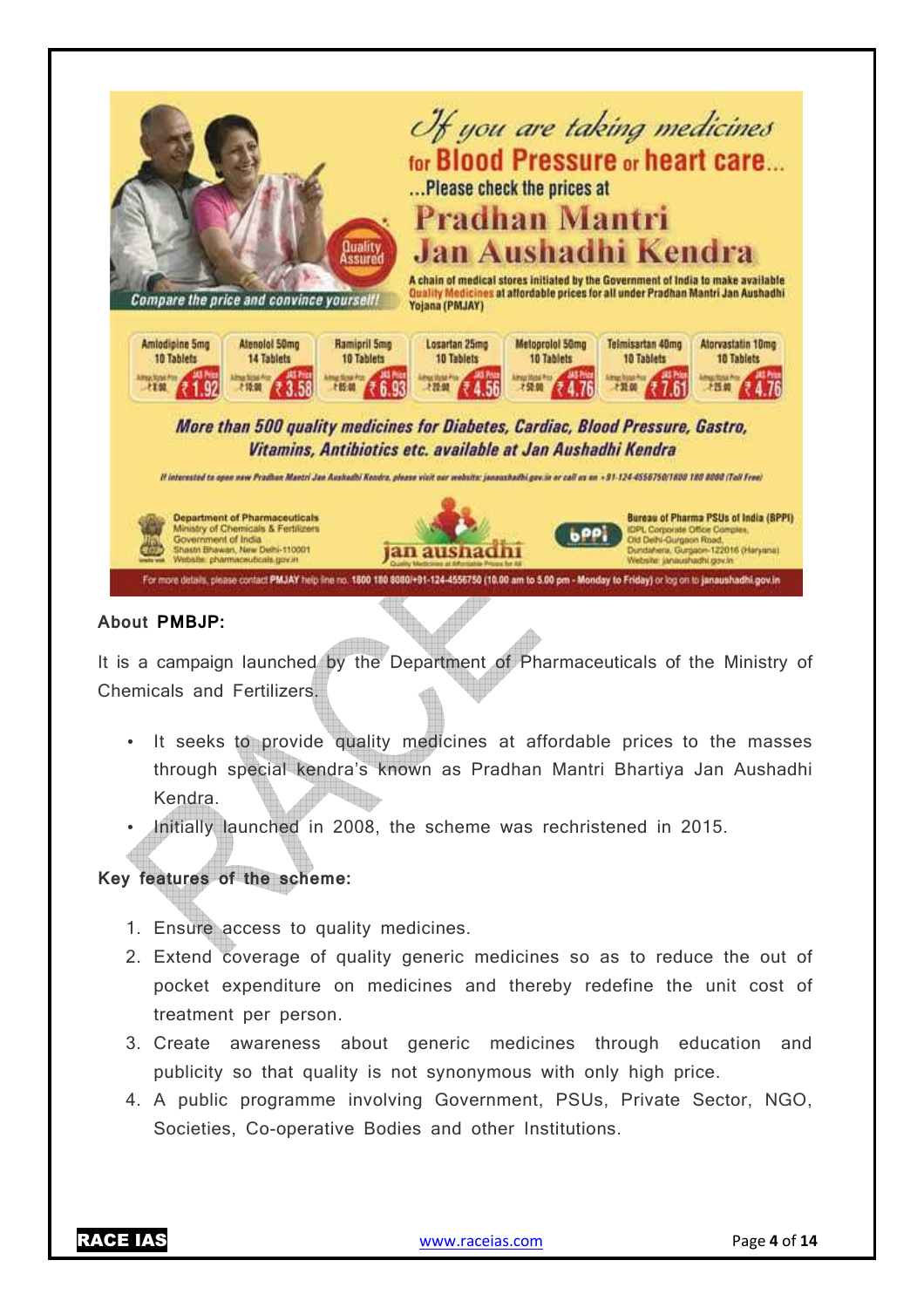5. Create demand for generic medicines by improving access to better healthcare through low treatment cost and easy availability wherever needed in all therapeutic categories.

#### **Sources: PIB**

## **Falklands Dispute:**

#### **Context:**

 "The Commission for Dialogue" with the United Kingdom on the Falkland Islands was recently inaugurated by India and Argentina.

• The commission seeks to settle the territorial dispute over the Islas Malvinas that are known as the Falkland Islands in the UK.

#### **What's the issue?**

- The British, in 1765, were the first to settle West Falkland, but they were driven off in 1770 by the Spanish.
- The British outpost on West Falkland was restored in 1771 after threat of war, but then the British withdrew from the island in 1774 for economic reasons, without renouncing their claim to the Falklands.
- Spain maintained a settlement on East Falkland (which it called Soledad Island) until 1811.
- In 1820 the Argentina Government, which had declared its independence from Spain in 1816, proclaimed its sovereignty over the Falklands.
- However, in 1841, a British civilian lieutenant governor was appointed for the Falklands.
- In February 1982, Argentina's military government invaded the Falklands. This act started the Falkland Islands War.
- The war ended with the surrender of the Argentine forces at Stanley to British troops who had forcibly reoccupied the islands.
- In a referendum held in March 2013, islanders voted nearly unanimously to remain a British overseas territory.

Despite wars and discussions at the United Nations, the issue of sovereignty remains a point of contention.

**Location:**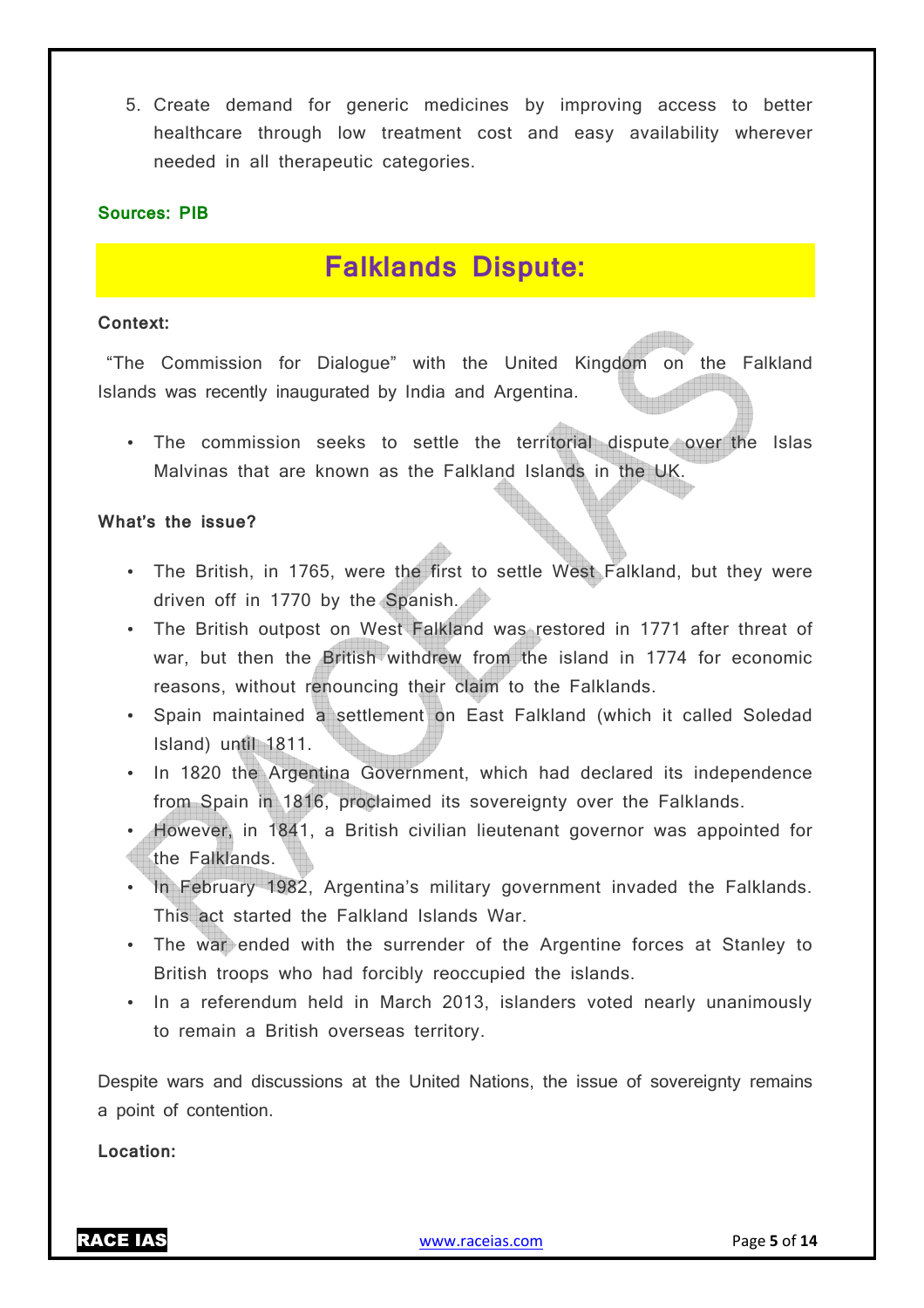- Falkland islands are an overseas territory of the United Kingdom located to the southwest Atlantic Ocean at the southernmost point of South America.
- Positioned both in the southern and western hemispheres of the Earth.
- They are also called Malvinas Islands.



# Overview

- Between Argentina and England
- Resulted from a long-standing dispute over the sovereignty of the Falkland Islands, South Georgia & Sandwich Islands
- Different claims to territories began in 1820
- 1965-1982: UN negotiations
- Conflict began on 2 April 1982, when Argentine forces invaded and occupied the Falkland Islands and South Georgia (claimed by England)
- Lasted 74 days and ended with the Argentine surrender on 14 June 1982 (islands were returned to England)
- Led to increased patriotism, fall of the military government in Argentina, success of Margaret Thatcher, and changing cultural perspectives.

**Panchayati Raj Ministry, UNDP sign pact on** 

# **Sustainable Development Goals:**



**Sources: the Hindu.**

The Ministry of Panchayati Raj and the United Nations Development Programme (UNDP) have signed a joint statement of understanding on localisation of Sustainable Development Goals.

#### **Need for understanding on localisation of SDGs:**

- Panchayati Raj institutions (PRIs) have been a critical component of local self-governance across rural India.
- These institutions have achieved last-mile connectivity in execution of various schemes of different line departments/ministries. SDGs too can be achieved only if we actively involve PRIs.

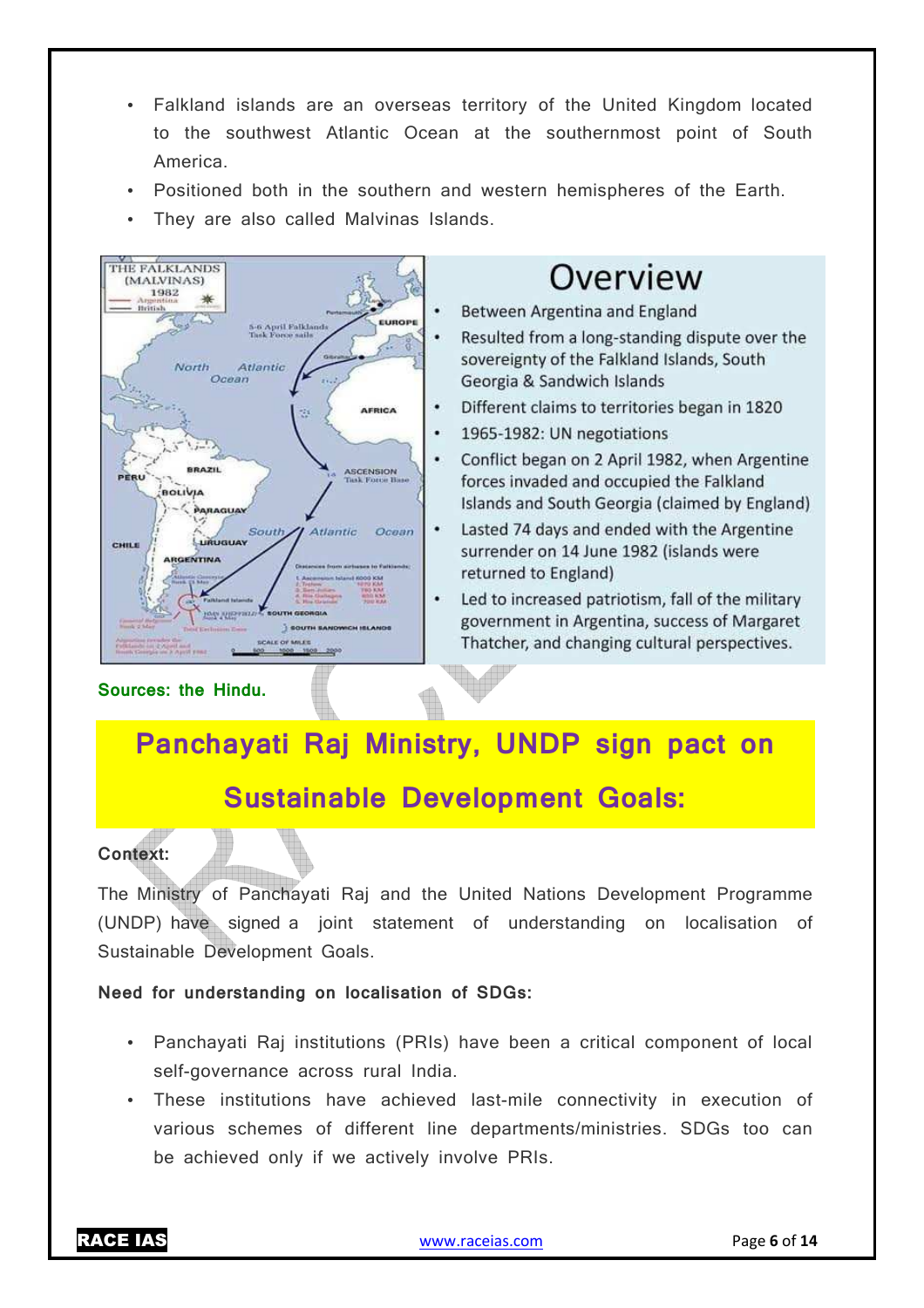• Also, about 65% of India's population lives in rural areas.

#### **About UNDP:**

- UNDP provides expert advice, training and grants support to developing countries, with an increasing emphasis on assistance to the least developed countries.
- It promotes technical and investment cooperation among nations.
- The UNDP Executive Board is made up of representatives from 36 countries around the world who serve on a rotating basis.
- It is funded entirely by voluntary contributions from member nations.
- The UNDP is considered an executive board within the UN General Assembly (UNGA).

#### **Report:**

The Human Development Report (HDR) is an annual report published by the Human Development Report Office of the United Nations Development Programme (UNDP).

#### **Sources: the Hindu.**

# **Invasive species threatens wildlife habitats of**

### **Western Ghats:**

#### **Context:**

Senna spectabilis is an invasive species found mostly in the forest areas of the Nilgiri Biosphere Reserve (NBR).

• The dearth of effective steps to arrest the rampant growth of these invasive plants is a matter of serious concern to the conservation of wildlife habitats of the Western Ghats.

#### **Concerns:**

- 1. The invasive species has now spread through the most iconic wildlife habitats of the Western Ghats, destroying habitats of elephants, deer, gaur and tigers by pushing out native flora.
- 2. The allelopathic traits of the species prevent other plants from growing under it. Allelopathy is a biological phenomenon by which an organism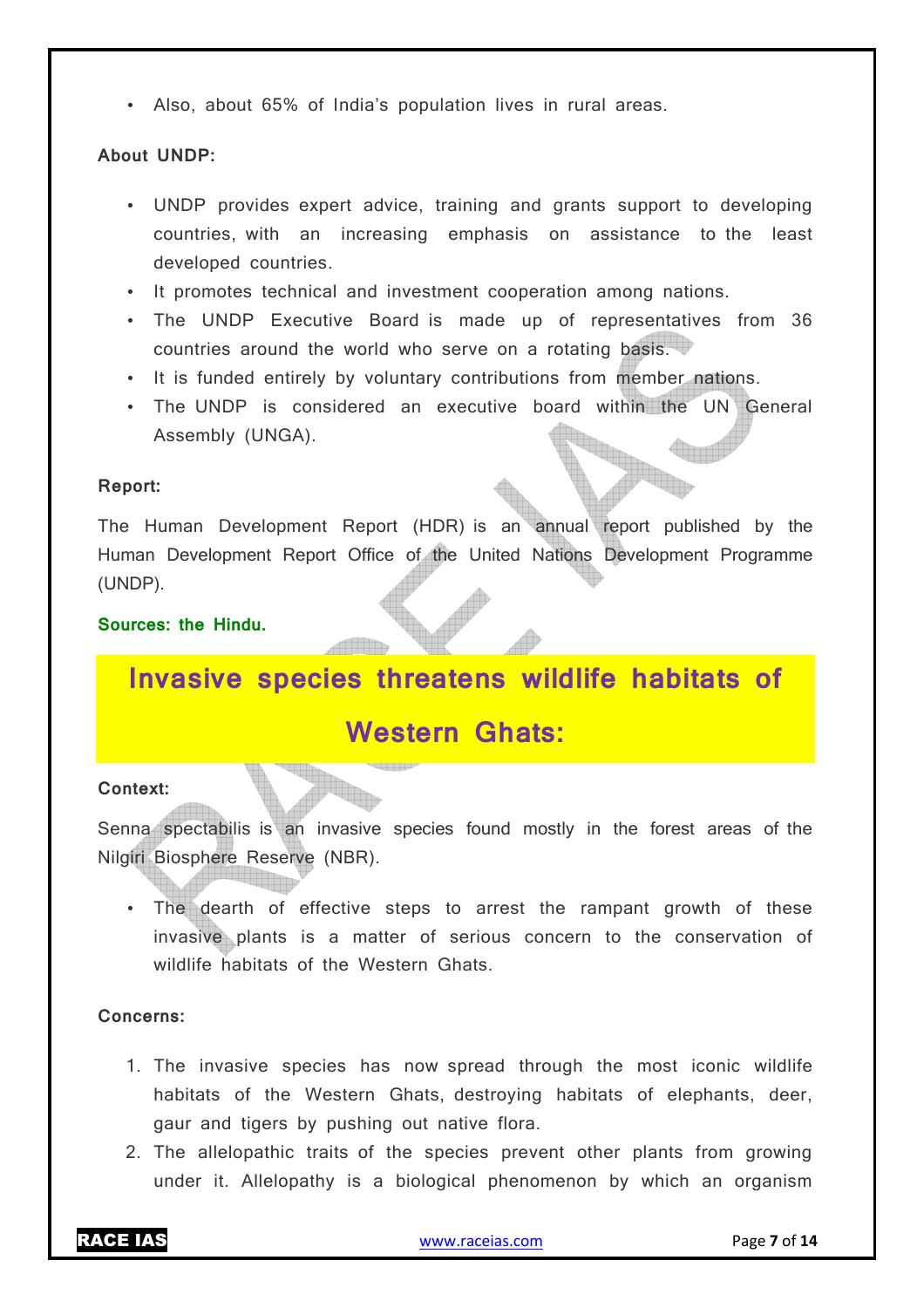produces one or more biochemicals that influence the germination, growth, survival, and reproduction of other organisms.

- 3. This drastically affects primary productivity at the ground level. The forest floor is almost bare under the invasive species. Grasses and herbs get completely wiped out and herbivores are deprived of their forage.
- 4. The carrying capacity of forests to feed wildlife is drastically declining under the invasion, which accelerates man-animal conflict further.

#### **Efforts to remove them:**

The Kerala Forest Department attempted to remove the trees by uprooting, girdling, cutting, chopping the tree branches, and even testing the application of chemicals. However, all the efforts were in vain. Instead, multiple coppice shoots started growing from each cut tree stump. The situation is similar in the Karnataka and Tamil Nadu.

#### **What are invasive species?**

Invasive alien species are plants, animals, pathogens and other organisms that are non-native to an ecosystem, and which may cause economic or environmental harm or adversely affect human health.

• In particular, they impact adversely upon biodiversity, including decline or elimination of native species – through competition, predation, or transmission of pathogens – and the disruption of local ecosystems and ecosystem functions.

#### **The impacts of invasive species include:**

- 1. Reduced biodiversity.
- 2. Decreased availability and quality of key natural resources.
- 3. Water shortages.
- 4. Increased frequency of wildfires and flooding.
- 5. Pollution caused by overuse of chemicals to control infestations.

#### **Efforts in this regard:**

- 1. Convention on Biological Diversity (CBD) recognize that there is an urgent need to address the impact of invasive species.
- 2. Aichi Biodiversity Target 9 and one clause of UN Sustainable Development Goal 15 – Life on Land specifically address the issue.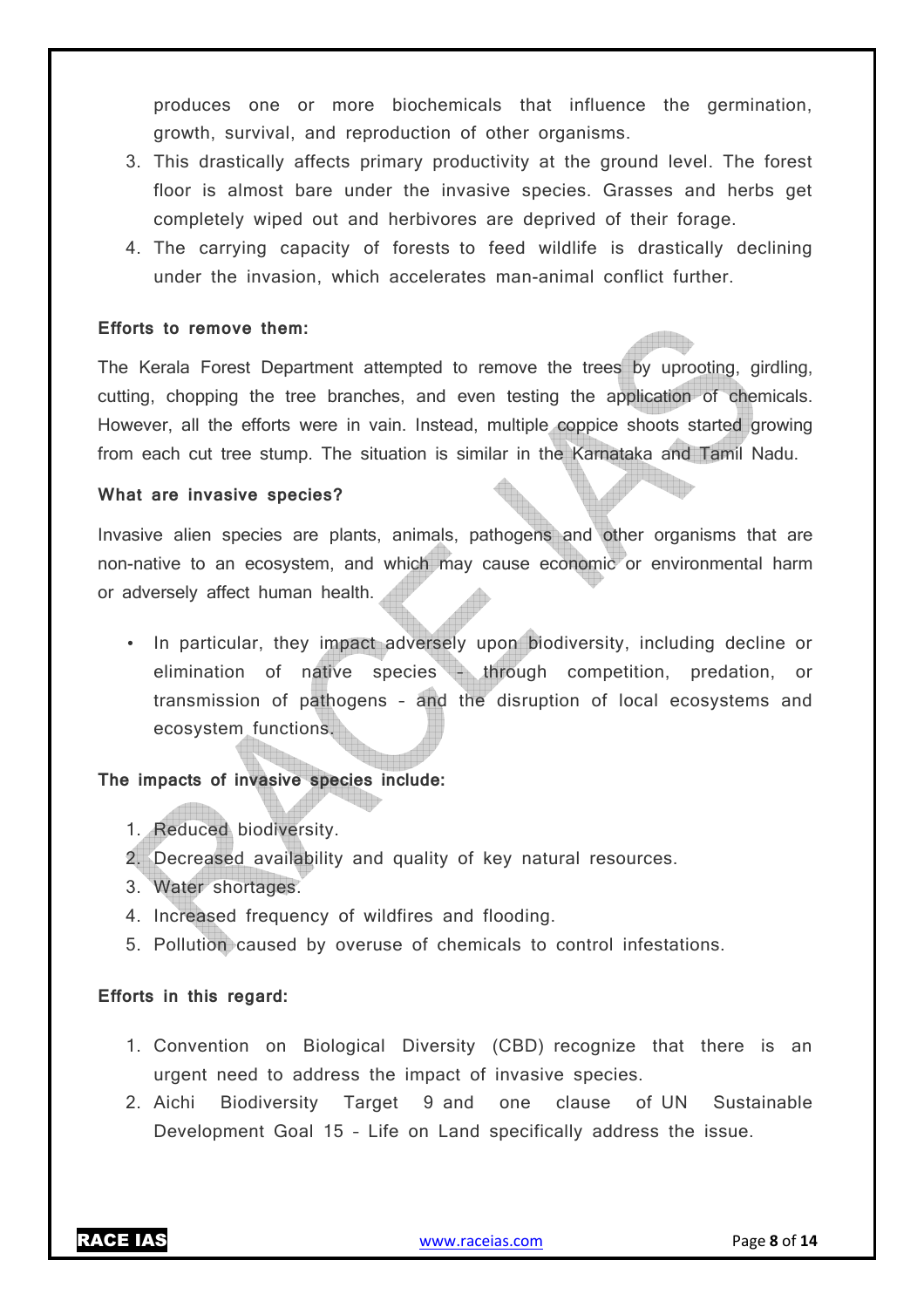- 3. The IUCN SSC Invasive Species Specialist Group (ISSG) aim to reduce threats to ecosystems and their native species by increasing awareness of ways to prevent, control or eradicate IAS.
- 4. IUCN has developed knowledge platforms:
- 5. The Global Invasive Species Database (GISD) and the Global Register of Introduced and Invasive Species (GRIIS).

#### **Sources: the Hindu.**

# **Arunachal Pradesh – Assam border dispute:**

#### **Context:**

Arunachal Pradesh Chief Minister Pema Khandu and his Assam counterpart Himanta Biswa Sarma have decided to form district-level committees for settling their interstate boundary disputes.

• Recently, the Union government gave the seal of approval to an agreement to partially resolve the disputed sectors on the Assam-Meghalaya border.

#### **Genesis of Assam – Arunachal Pradesh border dispute:**

- Assam has had boundary disputes with all the north-eastern States that were carved out of it.
- Arunachal Pradesh and Mizoram were separated from Assam as Union Territories in 1972 and as States in 1987.
- None of the new States accepted the "constitutional boundary" that they said was dictated by the partisan administration of undivided Assam without consulting the tribal stakeholders.
- The issue with Arunachal Pradesh has more to do with a 1951 report prepared by a sub-committee headed by Assam's first Chief Minister, Gopinath Bordoloi.

#### **The dispute:**

Arunachal Pradesh and Assam have disputes at about 1,200 points along their 804 km boundary.

**Efforts to resolve the dispute:**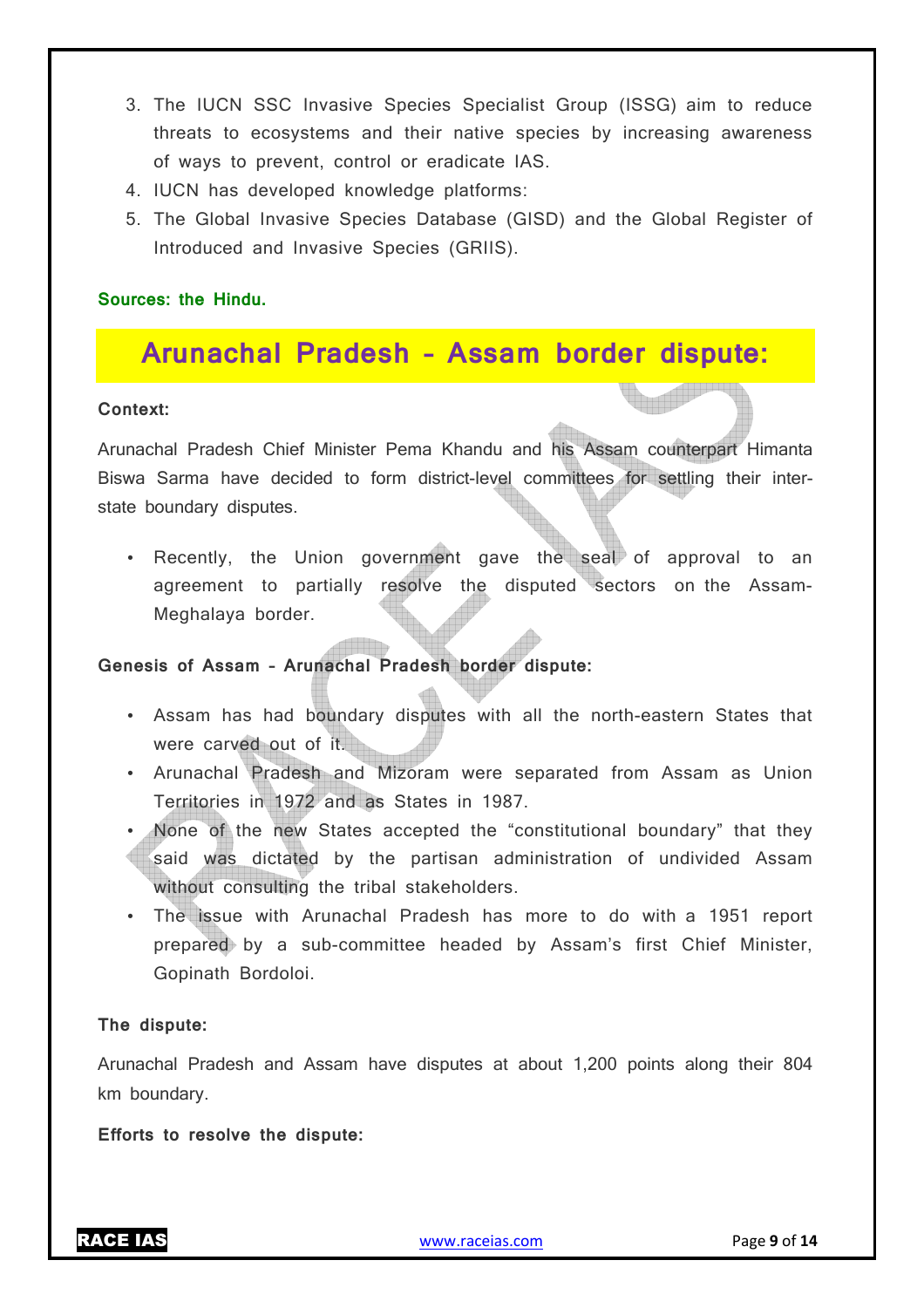The apex court appointed a local boundary commission in 2006 headed by one of its retired judges.

• In its September 2014 report, this commission recommended that Arunachal Pradesh should get back some of the areas transferred in 1951 besides advising both the States to find a middle path through discussions. This did not work out.

**Sources: the Hindu.**

### **India Suspends Tourist Visas For Chinese Citizens:**

India has suspended tourist visas issued to Chinese nationals.

- The move appeared to be a response to China's move which is preventing 22,000 Indian students enrolled in Chinese universities from going back to China to resume their studies.
- These students had to leave their studies in China and come to India when the COVID-19 pandemic began in the beginning of 2020.

What are tourist visas?

Tourist Visa is issued to visit India for tourism purposes. The visa is non-extendable and non-convertible. Change of purpose is not allowed.

### **Urja Pravaha:**

- Indian Coast Guard Inducts New Vessel 'Urja Pravaha'.
- It was inducted at Gujarat's Bharuch.

### **Lata Deenanath Mangeshkar Award:**

Prime Minister Narendra Modi is the first recipient of the Lata Deenanath Mangeshkar Award.

- Eligibility: The Lata Deenanath Mangeshkar Puraskar will be given every year to an individual who has made "path-breaking, spectacular and exemplary" contribution to the nation, its people and society.
- Master Deenanath Mangeshkar is the singing legend's father.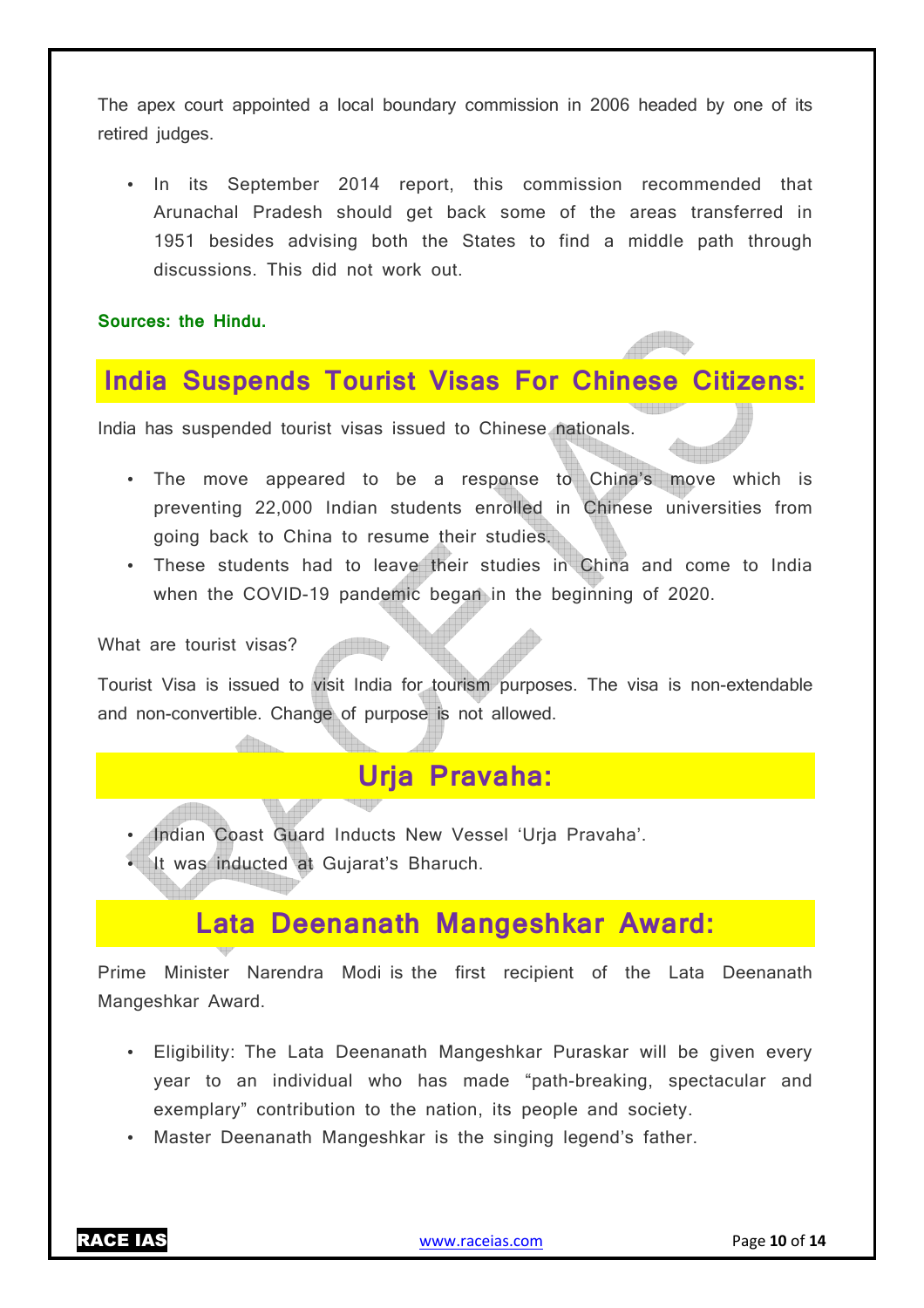### **Twitter's new policy on climate change denial ads:**

- Social media giant Twitter has announced that it will prohibit misleading advertisements on climate change.
- By misleading, Twitter means ads that "contradict" the scientific consensus on climate change.
- It is an attempt to curb climate change disinformation campaigns on its network.

# **Gujarat Gets India's First Portable Solar Rooftop System:**

- The first portable solar rooftop system has now been installed in Gandhinagar, Gujarat.
- The new 10 PV Port system is designed to be highly cost-effective, requires low maintenance, and can be installed by a single person.



# **Ratle and Kwar Power Projects:**

- The Prime Minister recently laid the foundation stone of 850 MW Ratle Power Project and 540 MW Kwar Hydro Project in J&K.
- These dams will be constructed on the Chenab river in Kishtwar District.

# **Banihal-Qazigund Road Tunnel:**

RACE IAS www.raceias.com Page **11** of **14**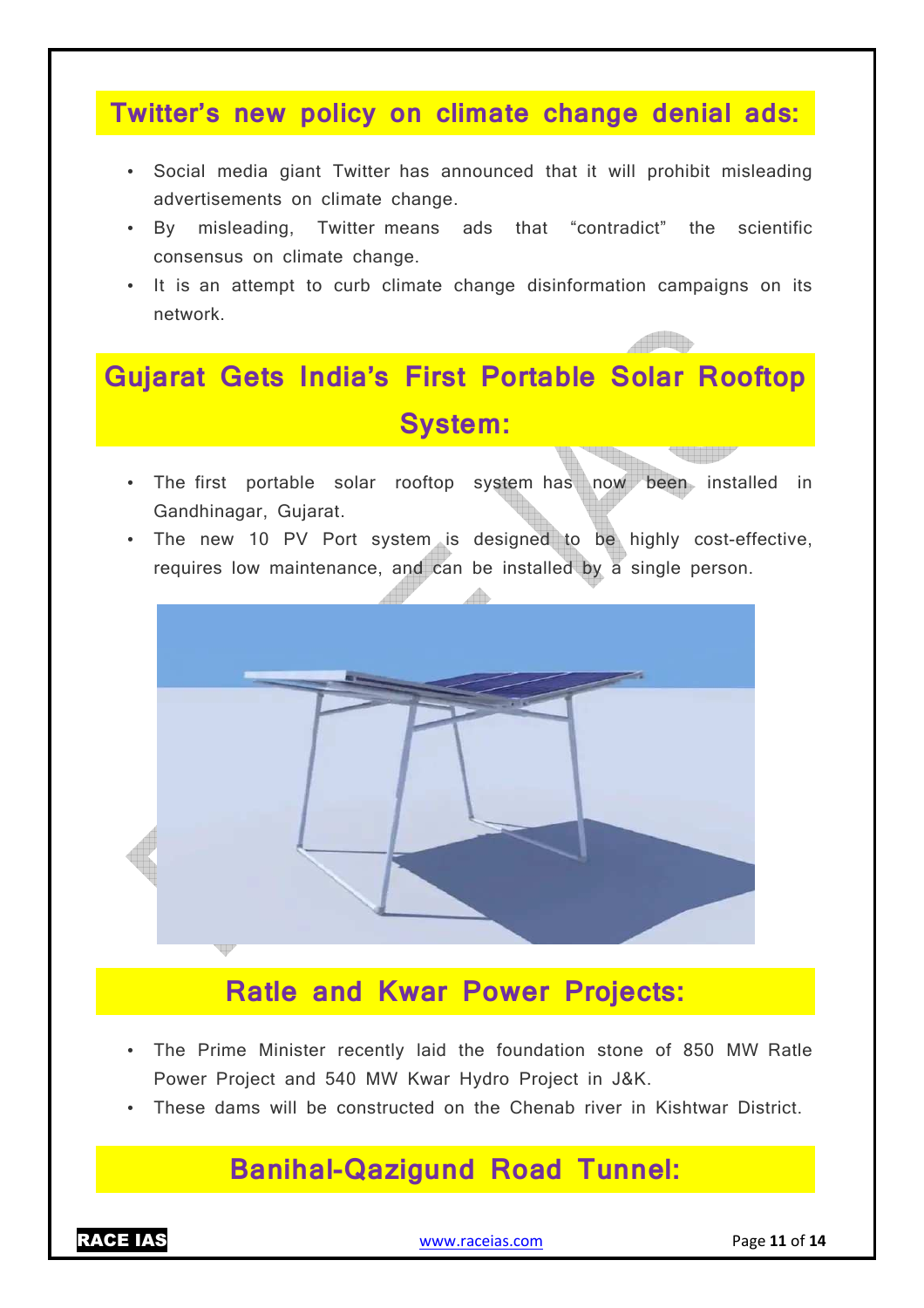- It is located in Jammu and Kashmir.
- The 8.45 Km long tunnel will reduce the road distance between Banihal and Qazigund by 16 km, and reduce journey time by around one and a half hours.



### **National Panchayati Raj day:**

- Observed on 24th April every Year.
- The first National Panchayati Raj Day was celebrated in 2010.

**Seemaaren** 

It marks a defining moment in the history of decentralisation of power, with the institutionalisation of Panchayati Raj, through the Constitution (73rd Amendment) Act, 1992 which came into force with effect from 24th April 1993.

#### **Panchayati Raj in India:**

• After the Constitution came into force, Article 40 made a mention of panchayats and Article 246 empowered the state legislature to legislate with respect to any subject relating to local self-government.

Every year, the Ministry of Panchayati Raj awards the best performing Panchayats/States/UTs. These are conferred under various categories namely: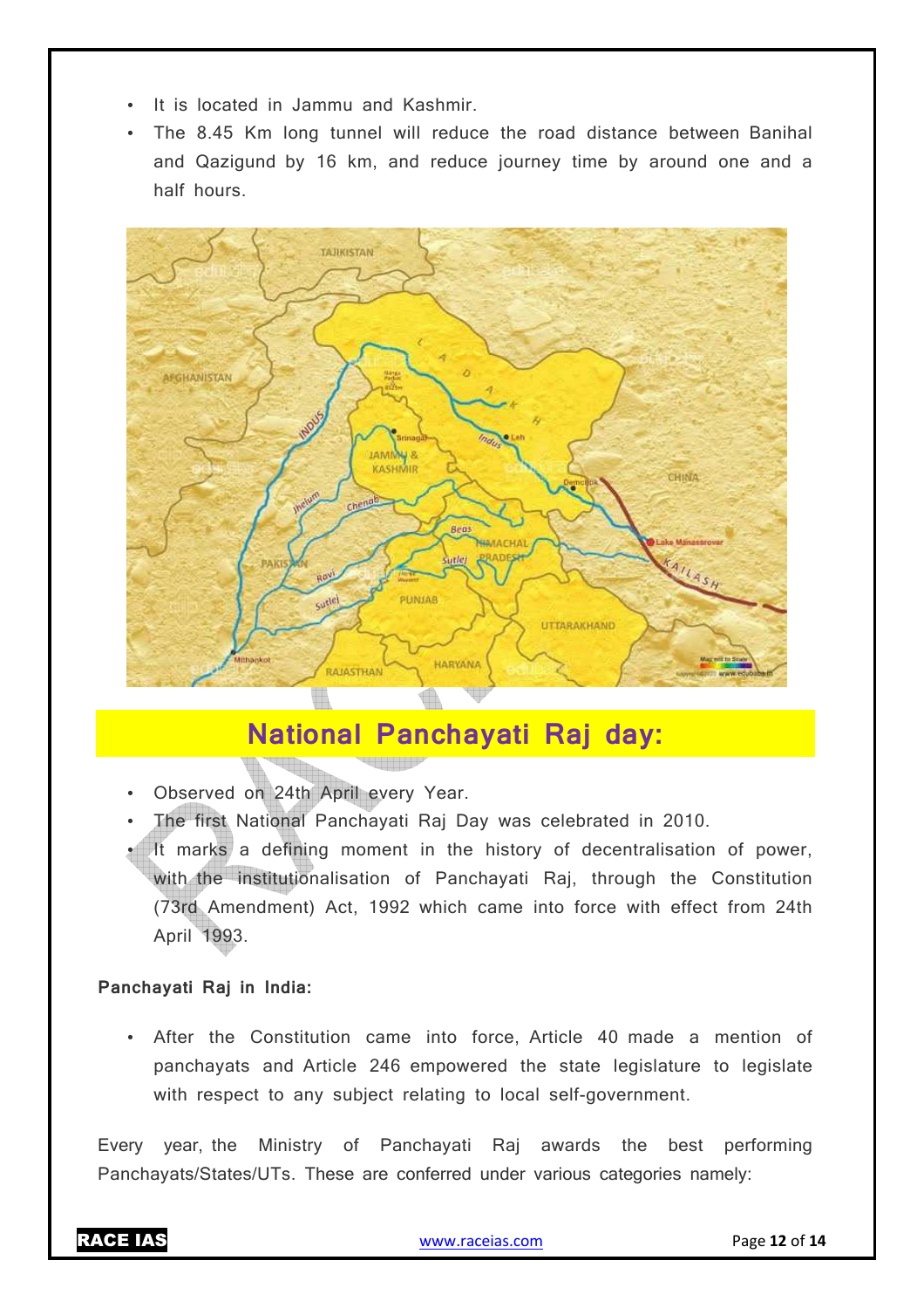- 1. Deen Dayal Upadhyay Panchayat Sashaktikaran Puraskar (DDUPSP).
- 2. Nanaji Deshmukh Rashtriya Gaurav Gram Sabha Puraskar (NDRGGSP).
- 3. Child-friendly Gram Panchayat Award (CFGPA).
- 4. Gram Panchayat Development Plan (GPDP) Award.
- 5. e-Panchayat Puraskar (given to States/UTs only).

#### **Balwant Rai Committee:**

The establishment of the Panchayati Raj System in the country was recommended by the Balwant Rai Committee.

### **Household consumer spending survey:**

The All-India Household Consumer Expenditure Survey is usually conducted by the National Statistical Office (NSO) every five years.

- It is designed to collect information on the consumption spending patterns of households across the country, both urban and rural.
- The data gathered in this exercise reveals the average expenditure on goods (food and non-food) and services.
- It is set to resume this year after a prolonged break.
- It is used to arrive at estimates of poverty levels in different parts of the country and to review economic indicators like the Gross Domestic Product (GDP).
- India hasn't had any official estimates on per capita household spending since 2011–12.

#### **About NSO:**

- The government has formed an overarching body NSO by merging the National Sample Survey Office (NSSO), Computer Centre and Central Statistical Office (CSO).
- NSO was first envisaged by Rangarajan Commission to implement and maintain statistical standards and coordinate statistical activities of Central and State agencies as laid down by the National Statistical Commission (NSC).
- Parent Ministry: It is the statistical wing of the Ministry of Statistics and Programme Implementation (MoSPI).